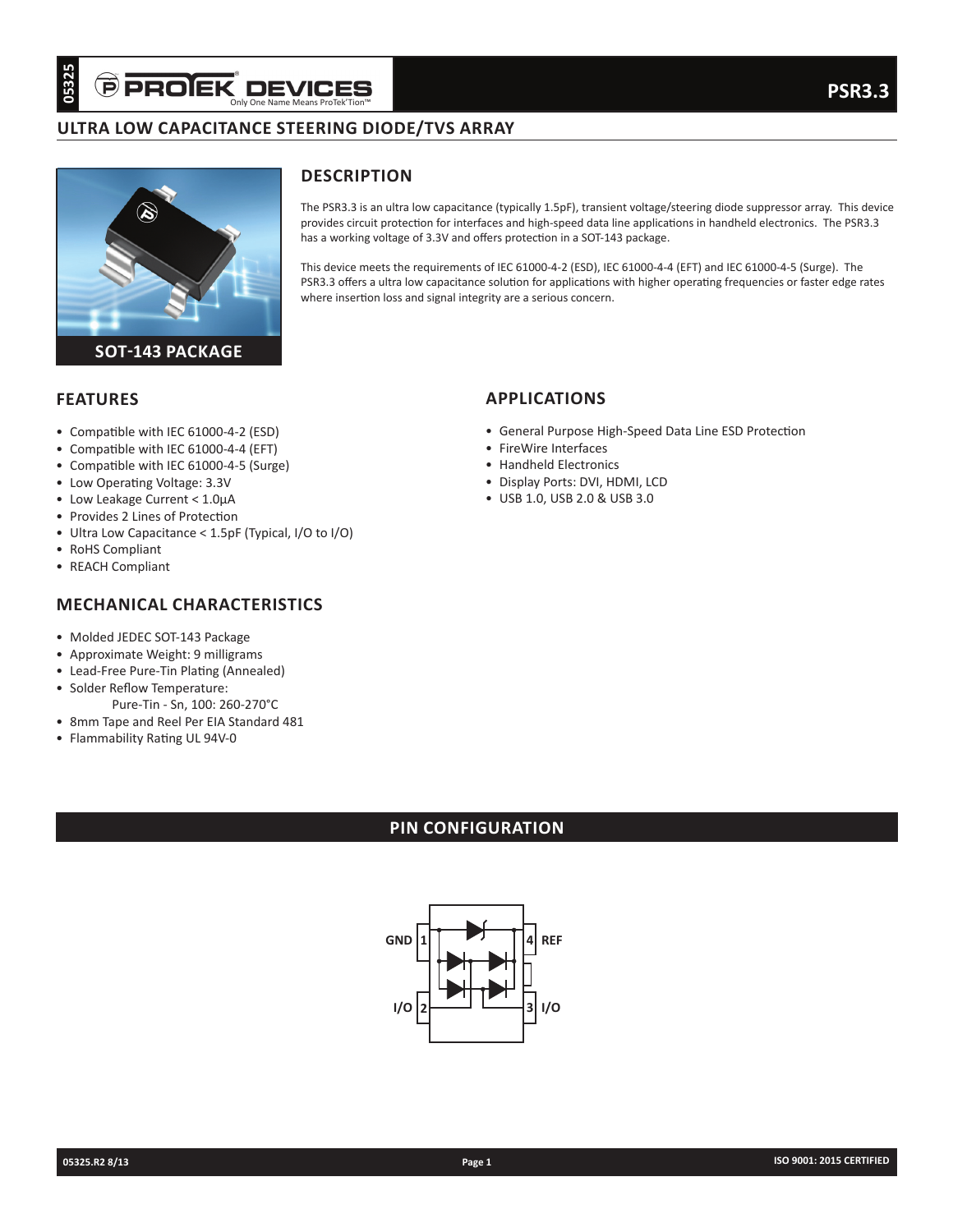## **TYPICAL DEVICE CHARACTERISTICS**

| MAXIMUM RATINGS @ 25°C Unless Otherwise Specified   |               |                |              |  |  |  |  |
|-----------------------------------------------------|---------------|----------------|--------------|--|--|--|--|
| <b>PARAMETER</b>                                    | <b>SYMBOL</b> | <b>VALUE</b>   | <b>UNITS</b> |  |  |  |  |
| <b>Operating Temperature</b>                        |               | $-55$ to $150$ | $\sim$       |  |  |  |  |
| Storage Temperature                                 | ' STG         | $-55$ to $150$ | $\sim$       |  |  |  |  |
| Peak Pulse Power (tp = $8/20\mu s$ ) - See Figure 1 | $P_{\rm pp}$  | 150            | Watts        |  |  |  |  |
| Peak Pulse Current ( $tp = 8/20\mu s$ )             | "PP           | 10             | Amps         |  |  |  |  |

| <b>TYPICAL DEVICE CHARACTERISTICS</b><br>MAXIMUM RATINGS @ 25°C Unless Otherwise Specified<br><b>SYMBOL</b><br><b>VALUE</b><br><b>PARAMETER</b><br><b>Operating Temperature</b><br>$\mathsf{T}_{\mathsf{L}}$<br>-55 to 150<br>Storage Temperature<br>-55 to 150<br>$T_{\rm STG}$<br>Peak Pulse Power (tp = 8/20µs) - See Figure 1<br>$\mathsf{P}_{\mathsf{pp}}$<br>150<br>$10\,$<br>Peak Pulse Current (tp = 8/20µs)<br>$\boldsymbol{\mathsf{I}}_{\mathsf{pp}}$<br>ELECTRICAL CHARACTERISTICS PER LINE @ 25°C Unless Otherwise Specified<br><b>DEVICE</b><br><b>PART</b><br><b>MAXIMUM</b><br><b>MAXIMUM</b><br><b>TYPICAL</b><br><b>RATED</b><br><b>MAXIMUM</b><br><b>MARKING</b><br><b>STAND-OFF</b><br><b>CLAMPING</b><br><b>NUMBER</b><br><b>CLAMPING</b><br><b>LEAKAGE</b><br><b>VOLTAGE</b><br><b>VOLTAGE</b><br><b>VOLTAGE</b><br><b>CURRENT</b><br>(Note 1)<br>(Note 1)<br>(Fig. 2)<br>(See Fig. 2)<br>(Note 1)<br>(Note 1)<br>@ 8/20µS<br>$@I_p = 1A$<br>$@V_{_{\rm WM}}$<br>$V_{WM}$<br>VOLTS<br>$V_c$<br>volts<br>$V_c$<br>$\mathsf{I}_{\mathsf{D}}$<br><b>VOLTS</b><br>$\mu A$<br>3P<br>$\mathbf{1}$<br><b>PSR3.3</b><br>3.3<br>7.0<br>15V @ 10A<br><b>NOTES</b><br>1. From pin 4 to 1.<br>2. From pin 1 to 3, 1 to 2, 3 to 4, and 2 to 4. |  | Only One Name Means ProTek'Tion™ |  | <b>PSR3.3</b>                                                                               |
|--------------------------------------------------------------------------------------------------------------------------------------------------------------------------------------------------------------------------------------------------------------------------------------------------------------------------------------------------------------------------------------------------------------------------------------------------------------------------------------------------------------------------------------------------------------------------------------------------------------------------------------------------------------------------------------------------------------------------------------------------------------------------------------------------------------------------------------------------------------------------------------------------------------------------------------------------------------------------------------------------------------------------------------------------------------------------------------------------------------------------------------------------------------------------------------------------------------------------------------------------------|--|----------------------------------|--|---------------------------------------------------------------------------------------------|
|                                                                                                                                                                                                                                                                                                                                                                                                                                                                                                                                                                                                                                                                                                                                                                                                                                                                                                                                                                                                                                                                                                                                                                                                                                                        |  |                                  |  |                                                                                             |
|                                                                                                                                                                                                                                                                                                                                                                                                                                                                                                                                                                                                                                                                                                                                                                                                                                                                                                                                                                                                                                                                                                                                                                                                                                                        |  |                                  |  |                                                                                             |
|                                                                                                                                                                                                                                                                                                                                                                                                                                                                                                                                                                                                                                                                                                                                                                                                                                                                                                                                                                                                                                                                                                                                                                                                                                                        |  |                                  |  | <b>UNITS</b>                                                                                |
|                                                                                                                                                                                                                                                                                                                                                                                                                                                                                                                                                                                                                                                                                                                                                                                                                                                                                                                                                                                                                                                                                                                                                                                                                                                        |  |                                  |  | °C                                                                                          |
|                                                                                                                                                                                                                                                                                                                                                                                                                                                                                                                                                                                                                                                                                                                                                                                                                                                                                                                                                                                                                                                                                                                                                                                                                                                        |  |                                  |  | $^{\circ}{\rm C}$                                                                           |
|                                                                                                                                                                                                                                                                                                                                                                                                                                                                                                                                                                                                                                                                                                                                                                                                                                                                                                                                                                                                                                                                                                                                                                                                                                                        |  |                                  |  | Watts                                                                                       |
|                                                                                                                                                                                                                                                                                                                                                                                                                                                                                                                                                                                                                                                                                                                                                                                                                                                                                                                                                                                                                                                                                                                                                                                                                                                        |  |                                  |  | Amps                                                                                        |
|                                                                                                                                                                                                                                                                                                                                                                                                                                                                                                                                                                                                                                                                                                                                                                                                                                                                                                                                                                                                                                                                                                                                                                                                                                                        |  |                                  |  |                                                                                             |
|                                                                                                                                                                                                                                                                                                                                                                                                                                                                                                                                                                                                                                                                                                                                                                                                                                                                                                                                                                                                                                                                                                                                                                                                                                                        |  |                                  |  |                                                                                             |
|                                                                                                                                                                                                                                                                                                                                                                                                                                                                                                                                                                                                                                                                                                                                                                                                                                                                                                                                                                                                                                                                                                                                                                                                                                                        |  |                                  |  | <b>CAPACITANCE</b><br>@0V, 1MHz<br>(Note 2)<br>$\mathbf{C}_{_{\mathsf{J}(\mathsf{SD})}}$ pF |
|                                                                                                                                                                                                                                                                                                                                                                                                                                                                                                                                                                                                                                                                                                                                                                                                                                                                                                                                                                                                                                                                                                                                                                                                                                                        |  |                                  |  | 0.6                                                                                         |
|                                                                                                                                                                                                                                                                                                                                                                                                                                                                                                                                                                                                                                                                                                                                                                                                                                                                                                                                                                                                                                                                                                                                                                                                                                                        |  |                                  |  |                                                                                             |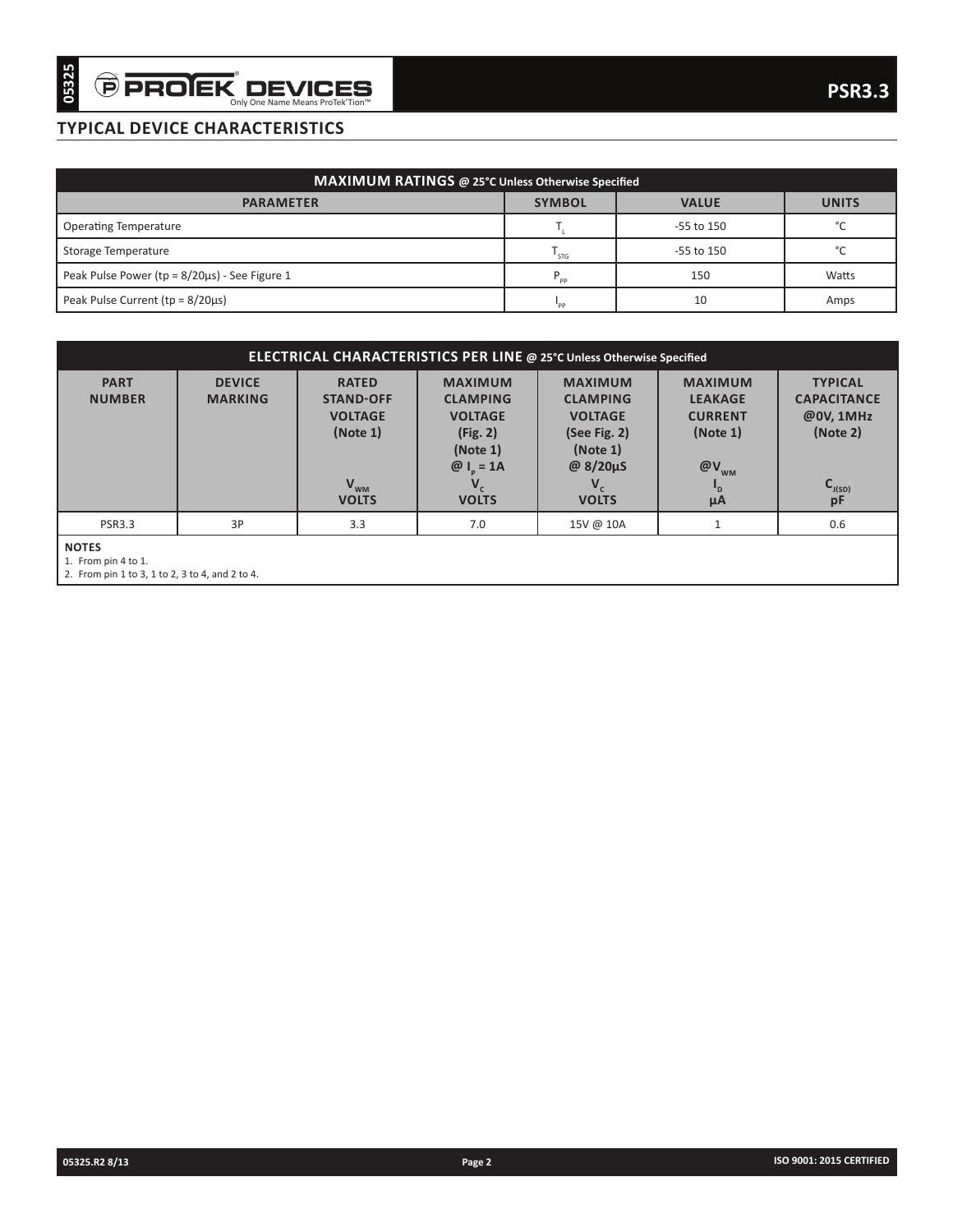## **TYPICAL DEVICE CHARACTERISTICS**





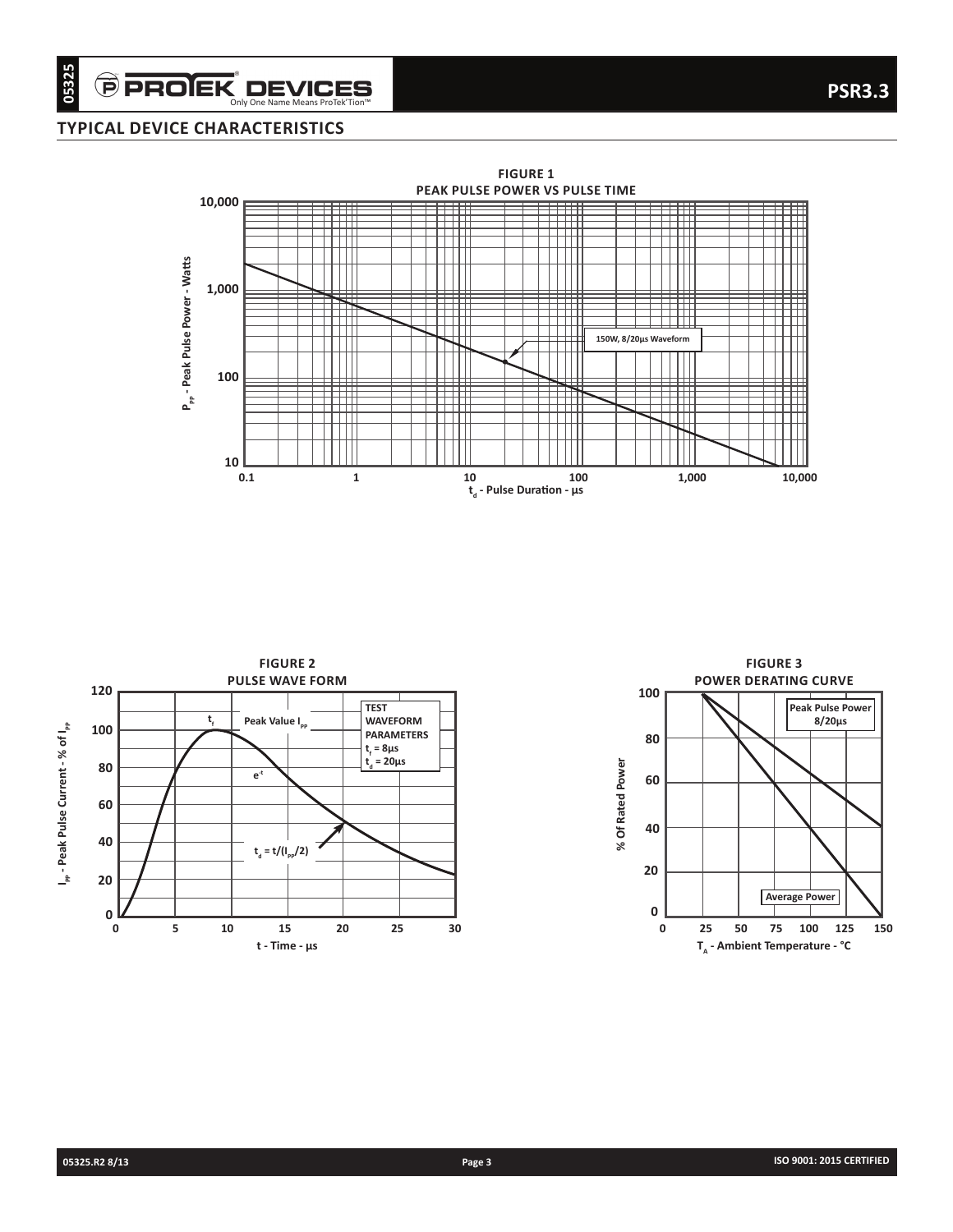## **SOT-143 PACKAGE INFORMATION**

| <b>MILLIMETERS</b><br><b>INCHES</b><br><b>MIN</b><br><b>MAX</b><br><b>MIN</b><br><b>MAX</b><br>2.80<br>3.04<br>0.110<br>0.120<br>1.20<br>1.39<br>0.047<br>0.055<br>1.14<br>0.84<br>0.033<br>0.045<br>0.39<br>0.50<br>0.015<br>0.020<br>0.79<br>0.93<br>0.037<br>0.031<br>1.78<br>2.03<br>0.070<br>0.080<br>0.15<br>0.003<br>0.006<br>0.08<br>0.46<br>0.60<br>0.018<br>0.024<br>0.445<br>0.60<br>0.0175<br>0.024<br>0.60<br>0.024<br>0.40<br>0.016<br>0.72<br>0.83<br>0.028<br>0.033<br>2.11<br>2.48<br>0.083<br>0.098<br><b>NOTES</b><br>1. Dimensioning and tolerances per ANSI Y14.M, 1985.<br>2. Controlling dimension: inches.<br>3. Dimensions are exclusive of mold flash and metal burrs.<br>PAD LAYOUT DIMENSIONS<br><b>MILLIMETERS</b><br><b>INCHES</b><br><b>MIN</b><br><b>MAX</b><br><b>MIN</b><br>1.88<br>2.13<br>0.074 |                           |      | <b>OUTLINE DIMENSIONS</b> |       |            |
|-------------------------------------------------------------------------------------------------------------------------------------------------------------------------------------------------------------------------------------------------------------------------------------------------------------------------------------------------------------------------------------------------------------------------------------------------------------------------------------------------------------------------------------------------------------------------------------------------------------------------------------------------------------------------------------------------------------------------------------------------------------------------------------------------------------------------------------|---------------------------|------|---------------------------|-------|------------|
|                                                                                                                                                                                                                                                                                                                                                                                                                                                                                                                                                                                                                                                                                                                                                                                                                                     | <b>DIM</b>                |      |                           |       |            |
|                                                                                                                                                                                                                                                                                                                                                                                                                                                                                                                                                                                                                                                                                                                                                                                                                                     | A                         |      |                           |       |            |
|                                                                                                                                                                                                                                                                                                                                                                                                                                                                                                                                                                                                                                                                                                                                                                                                                                     | B                         |      |                           |       |            |
|                                                                                                                                                                                                                                                                                                                                                                                                                                                                                                                                                                                                                                                                                                                                                                                                                                     | C                         |      |                           |       |            |
|                                                                                                                                                                                                                                                                                                                                                                                                                                                                                                                                                                                                                                                                                                                                                                                                                                     | D                         |      |                           |       |            |
|                                                                                                                                                                                                                                                                                                                                                                                                                                                                                                                                                                                                                                                                                                                                                                                                                                     | F                         |      |                           |       |            |
|                                                                                                                                                                                                                                                                                                                                                                                                                                                                                                                                                                                                                                                                                                                                                                                                                                     | G                         |      |                           |       |            |
|                                                                                                                                                                                                                                                                                                                                                                                                                                                                                                                                                                                                                                                                                                                                                                                                                                     |                           |      |                           |       |            |
|                                                                                                                                                                                                                                                                                                                                                                                                                                                                                                                                                                                                                                                                                                                                                                                                                                     | ſ                         |      |                           |       |            |
|                                                                                                                                                                                                                                                                                                                                                                                                                                                                                                                                                                                                                                                                                                                                                                                                                                     | K                         |      |                           |       |            |
|                                                                                                                                                                                                                                                                                                                                                                                                                                                                                                                                                                                                                                                                                                                                                                                                                                     | L<br>L1                   |      |                           |       |            |
|                                                                                                                                                                                                                                                                                                                                                                                                                                                                                                                                                                                                                                                                                                                                                                                                                                     |                           |      |                           |       |            |
|                                                                                                                                                                                                                                                                                                                                                                                                                                                                                                                                                                                                                                                                                                                                                                                                                                     | $\mathsf{R}$<br>S         |      |                           |       |            |
|                                                                                                                                                                                                                                                                                                                                                                                                                                                                                                                                                                                                                                                                                                                                                                                                                                     |                           |      |                           |       |            |
|                                                                                                                                                                                                                                                                                                                                                                                                                                                                                                                                                                                                                                                                                                                                                                                                                                     |                           |      |                           |       |            |
|                                                                                                                                                                                                                                                                                                                                                                                                                                                                                                                                                                                                                                                                                                                                                                                                                                     |                           |      |                           |       |            |
|                                                                                                                                                                                                                                                                                                                                                                                                                                                                                                                                                                                                                                                                                                                                                                                                                                     |                           |      |                           |       | <b>MAX</b> |
|                                                                                                                                                                                                                                                                                                                                                                                                                                                                                                                                                                                                                                                                                                                                                                                                                                     |                           |      |                           |       | 0.084      |
|                                                                                                                                                                                                                                                                                                                                                                                                                                                                                                                                                                                                                                                                                                                                                                                                                                     | <b>DIM</b><br>Α<br>В<br>C | 1.80 | 2.06                      | 0.071 | 0.081      |
|                                                                                                                                                                                                                                                                                                                                                                                                                                                                                                                                                                                                                                                                                                                                                                                                                                     |                           | 0.71 | 0.97                      | 0.028 | 0.038      |
|                                                                                                                                                                                                                                                                                                                                                                                                                                                                                                                                                                                                                                                                                                                                                                                                                                     |                           | 0.76 | 1.02                      | 0.030 | 0.040      |
| 0.97<br>0.028<br>0.038<br>0.71<br><b>NOTES</b>                                                                                                                                                                                                                                                                                                                                                                                                                                                                                                                                                                                                                                                                                                                                                                                      |                           | 1.07 | 1.32                      | 0.042 | 0.052      |





| <b>PAD LAYOUT DIMENSIONS</b>                                       |      |      |       |       |  |  |  |  |
|--------------------------------------------------------------------|------|------|-------|-------|--|--|--|--|
| <b>MILLIMETERS</b><br><b>INCHES</b>                                |      |      |       |       |  |  |  |  |
| <b>DIM</b><br><b>MIN</b><br><b>MAX</b><br><b>MIN</b><br><b>MAX</b> |      |      |       |       |  |  |  |  |
| Α                                                                  | 1.88 | 2.13 | 0.074 | 0.084 |  |  |  |  |
| B                                                                  | 1.80 | 2.06 | 0.071 | 0.081 |  |  |  |  |
| C<br>0.71<br>0.028<br>0.038<br>0.97                                |      |      |       |       |  |  |  |  |
| 0.76<br>1.02<br>0.030<br>0.040<br>D                                |      |      |       |       |  |  |  |  |
| E                                                                  | 1.07 | 1.32 | 0.042 | 0.052 |  |  |  |  |
| F<br>0.71<br>0.028<br>0.038<br>0.97                                |      |      |       |       |  |  |  |  |
| <b>NOTES</b><br>1. Controlling dimension: inches.                  |      |      |       |       |  |  |  |  |

**A B C D E F**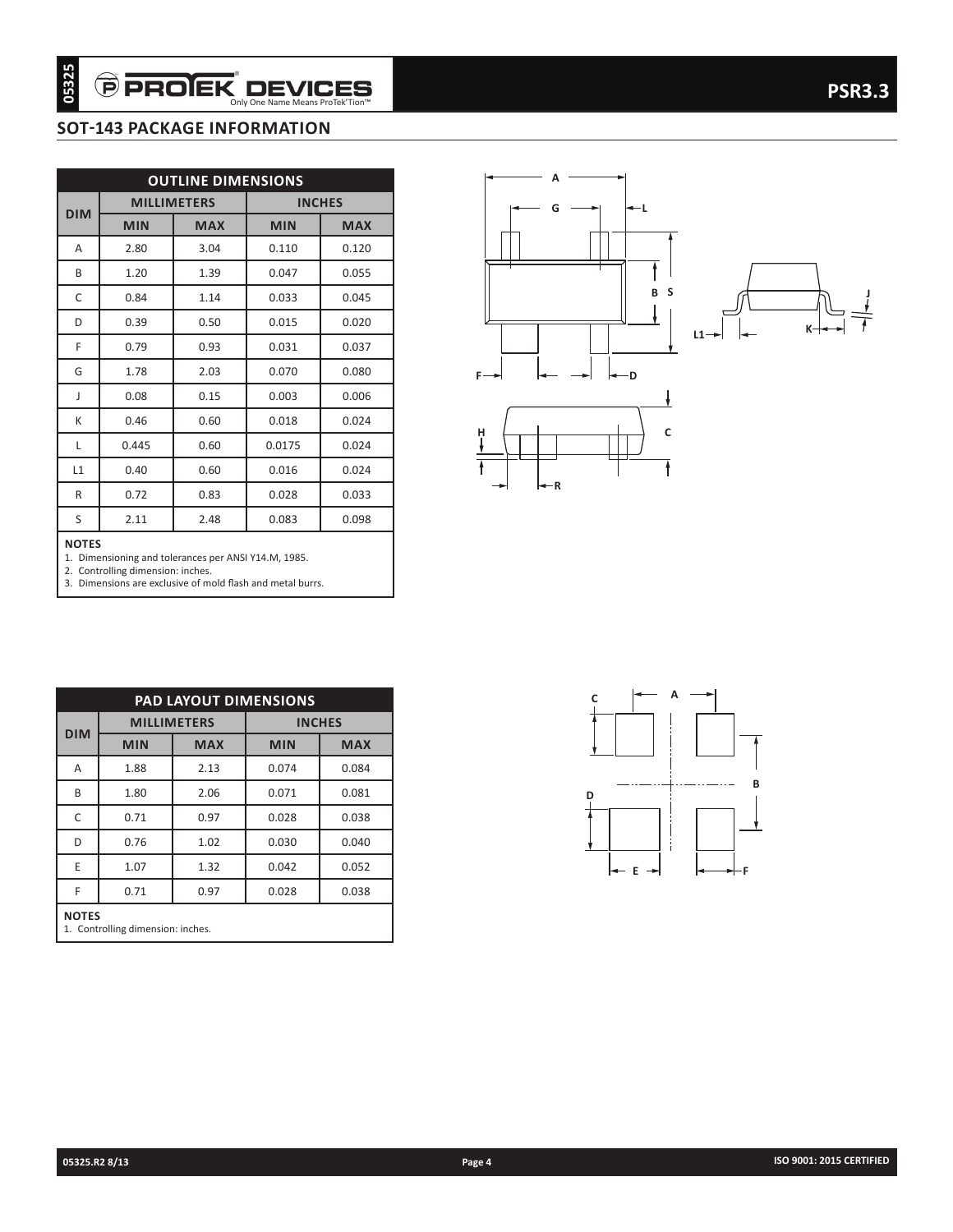## **TAPE AND REEL**



**User Direction of Feed**

| <b>SPECIFICATIONS</b>                            |                             |                |                                                                                                                                                                                   |                |   |  |  |   |                |                |  |      |
|--------------------------------------------------|-----------------------------|----------------|-----------------------------------------------------------------------------------------------------------------------------------------------------------------------------------|----------------|---|--|--|---|----------------|----------------|--|------|
| <b>REEL DIA.</b>                                 | <b>TAPE</b><br><b>WIDTH</b> | A <sub>0</sub> | B <sub>0</sub>                                                                                                                                                                    | K <sub>0</sub> | D |  |  | W | P <sub>0</sub> | P <sub>2</sub> |  | tmax |
| 178mm (7")                                       | 8 <sub>mm</sub>             |                | $3.10 \pm 0.10$   $2.70 \pm 0.10$   $1.35 \pm 0.10$   $1.50 \pm 0.10$   $1.75 \pm 0.10$   $3.50 \pm 0.05$   $8.00 \pm 0.30$   $4.00 \pm 0.10$   $2.00 \pm 0.05$   $4.00 \pm 0.10$ |                |   |  |  |   |                |                |  | 0.25 |
| <b>NOTES</b><br>. Dimensions are in millimeters. |                             |                |                                                                                                                                                                                   | .              |   |  |  |   |                |                |  |      |

2. Surface mount product is taped and reeled in accordance with EIA-481.

3. Suffix - T7 = 7" Reel - 3,000 pieces per 8mm tape.

4. Suffix - T13 = 13" Reel - 10,000 pieces per 8mm tape.

5. Marking on Part - marking code (see page 2) and date code.

Package outline, pad layout and tape specifications per document number 06011.R4 8/10.

| <b>ORDERING INFORMATION</b>                                 |                        |                    |          |                  |                 |  |  |  |
|-------------------------------------------------------------|------------------------|--------------------|----------|------------------|-----------------|--|--|--|
| <b>BASE PART NUMBER</b>                                     | <b>LEADFREE SUFFIX</b> | <b>TAPE SUFFIX</b> | QTY/REEL | <b>REEL SIZE</b> | <b>TUBE QTY</b> |  |  |  |
| 7''<br>3000<br><b>PSR3.3</b><br>$-T7$<br>n/a<br>n/a         |                        |                    |          |                  |                 |  |  |  |
| <b>PSR3.3</b>                                               | n/a                    | $-T13$             | 10,000   | 13''             | n/a             |  |  |  |
| This device is only available in a Lead-Free configuration. |                        |                    |          |                  |                 |  |  |  |